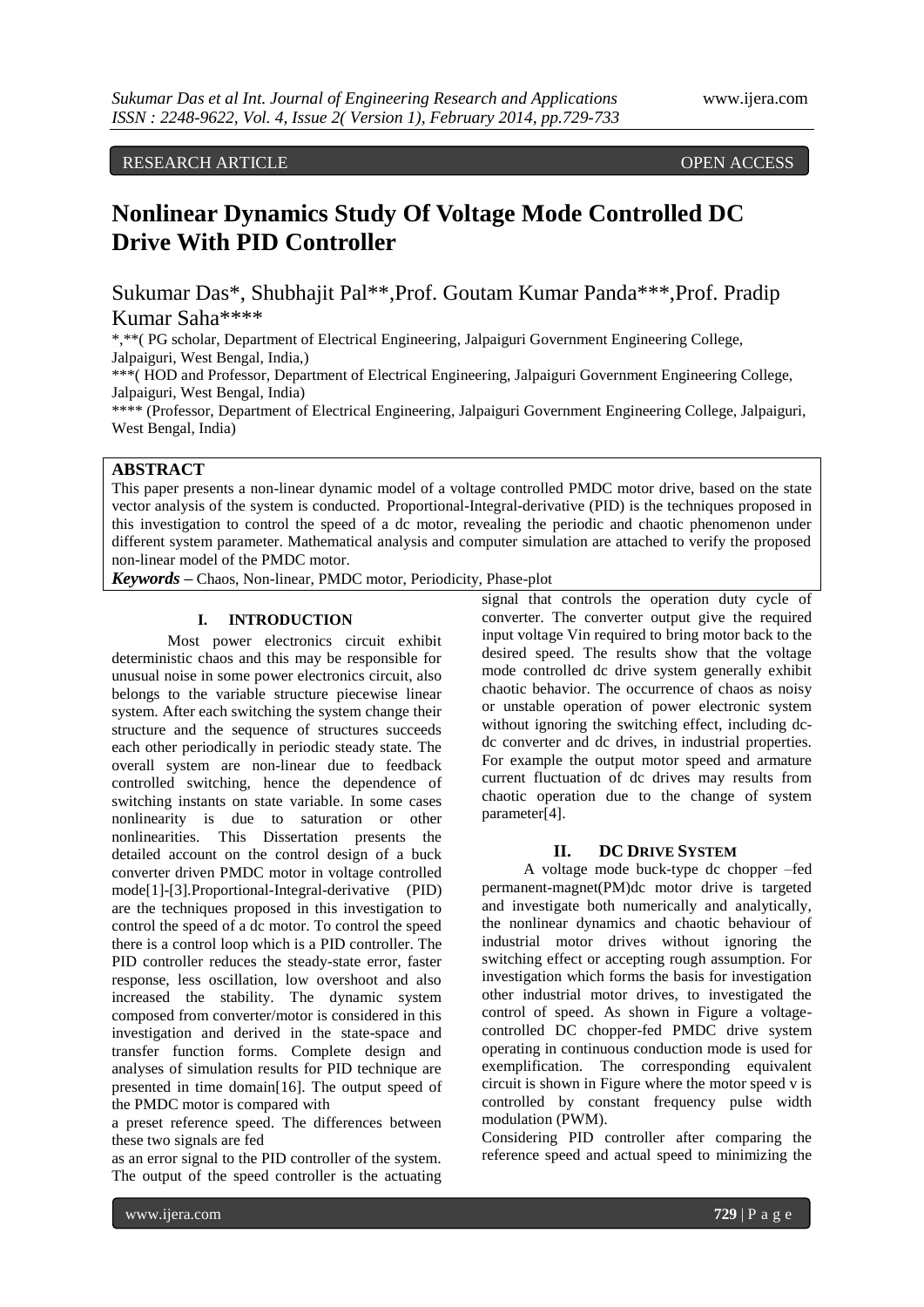error signal which is the control signal y(t) can be expressed as:

$$
y(t) = k_p(\omega_{ref} - \omega) + \frac{k_p}{T_i} \int (\omega_{ref} - \omega) + k_d \frac{d}{dt} (\omega_{ref} - \omega) \quad (1)
$$

Where  $\Box$  (t) and  $\Box$ ref are the instantaneous and reference motor speeds, respectively. The ramp voltage u(t) is represented by:

$$
u(t) = v_1 + (v_u - v_1)t/T
$$
 (2)



Fig 1:Schmetic diagram of DC Drive.



Fig 2: Equivalent circuit of DC Drive.

where vl and vu are, respectively, the lower and upper voltages of the ramp signal, and T is its period. Then, both y(t) and u(t) are fed into the comparator A2 which outputs the signal to turn the power switch S on or off.

When the control voltage exceeds the ramp voltage, S is off and hence the diode D comes on; otherwise, S is on and D is off. Thus, the system equation can be divided into two stages as given by:

### STAGE1:

When  $y(t) \le u(t)$  means switch is ON period.

# STATE EQUIATION IS GIVEN BELOW:

$$
\frac{di}{dt} = \frac{1}{L}(V_{in} - Ri_{a} - K_{E} \omega)
$$
 (3)

$$
\frac{d\omega}{dt} = \frac{1}{J} (K_T i_a - B_\omega - T_L)
$$
 (4)

$$
\frac{dy(t)}{dt} = -K_p \frac{d\omega}{dt} + \frac{K_p}{T_i} (\omega_{ref} - \omega) + K_p \frac{B}{J}
$$
(5)

$$
\frac{d}{dt} \begin{bmatrix} i_a \\ o(t) \end{bmatrix} = \begin{bmatrix} \frac{-R}{L} & \frac{-R_E}{L} & 0 \\ \frac{K_T}{J} & \frac{-B}{J} & 0 \\ \frac{-K_{pK_T}}{J} & -K_p(\frac{B}{J} + \frac{1}{T_i}) & 0 \end{bmatrix} \begin{bmatrix} i_a \\ o(t) \end{bmatrix} + \begin{bmatrix} \frac{1}{L} & 0 & 0 \\ 0 & \frac{-1}{J} & 0 \\ 0 & \frac{K_p}{J} & \frac{K_p}{T_i} \end{bmatrix} \begin{bmatrix} V_{in} \\ T_L \\ o_{ref} \end{bmatrix} + \begin{bmatrix} 0 \\ \frac{0}{J} \\ 0 \end{bmatrix}
$$
\n(6)

STAGE 2:

When  $y(t) > u(t)$  means switch is OFF period.

## STATE EQUIATION IS GIVEN BELOW:

$$
\frac{di}{dt} = \frac{1}{L}(-Ri_a - K_E \omega) (7)
$$
\n
$$
\frac{d\omega}{dt} = \frac{1}{J} (K_T i_a - B_\omega - T_L) (8)
$$
\n
$$
\frac{dy(t)}{dt} = -K_p \frac{d\omega}{dt} + \frac{K_p}{T_i} (\omega_{ref} - \omega) + K_p \frac{B}{J} (9)
$$
\n
$$
\frac{d}{dt} \left[\frac{i_a}{\omega(t)}\right] = \begin{bmatrix} \frac{-R}{L} & \frac{-K_E}{L} & 0\\ \frac{K_T}{J} & -\frac{B}{J} & 0\\ \frac{-K_{pK_T}}{J} & -K_p(\frac{B}{J} + \frac{1}{T_i}) & 0\\ \frac{-I}{J} & 0 & 0\\ 0 & \frac{K_p}{J} & \frac{K_p}{T_i} \end{bmatrix} \begin{bmatrix} v_{in} \\ v_{in} \\ v_{ref} \end{bmatrix} + \begin{bmatrix} 0 \\ 0 \\ \frac{K_p}{J} \end{bmatrix}
$$
\n(10)

Where R is armature resistance, L armature inductance, Vin dc supply voltage, KE back-EMF constant, KT is torque constant, B viscous damping, J load inertia, and TL load torque.

## **III. SIMULATION RESULT**

For a system possessing more than one unique behavior, as a parameter is varied, an abrupt change in the steady-state behavior of the system is called a bifurcation. Here we vary the amplitude of applied voltage. The voltage is varied from zero to 160 volt. The non-linear phenomenon in DC drive is observed as the input voltage is varied from 0 to 160 Volts. Figures have shown above represents the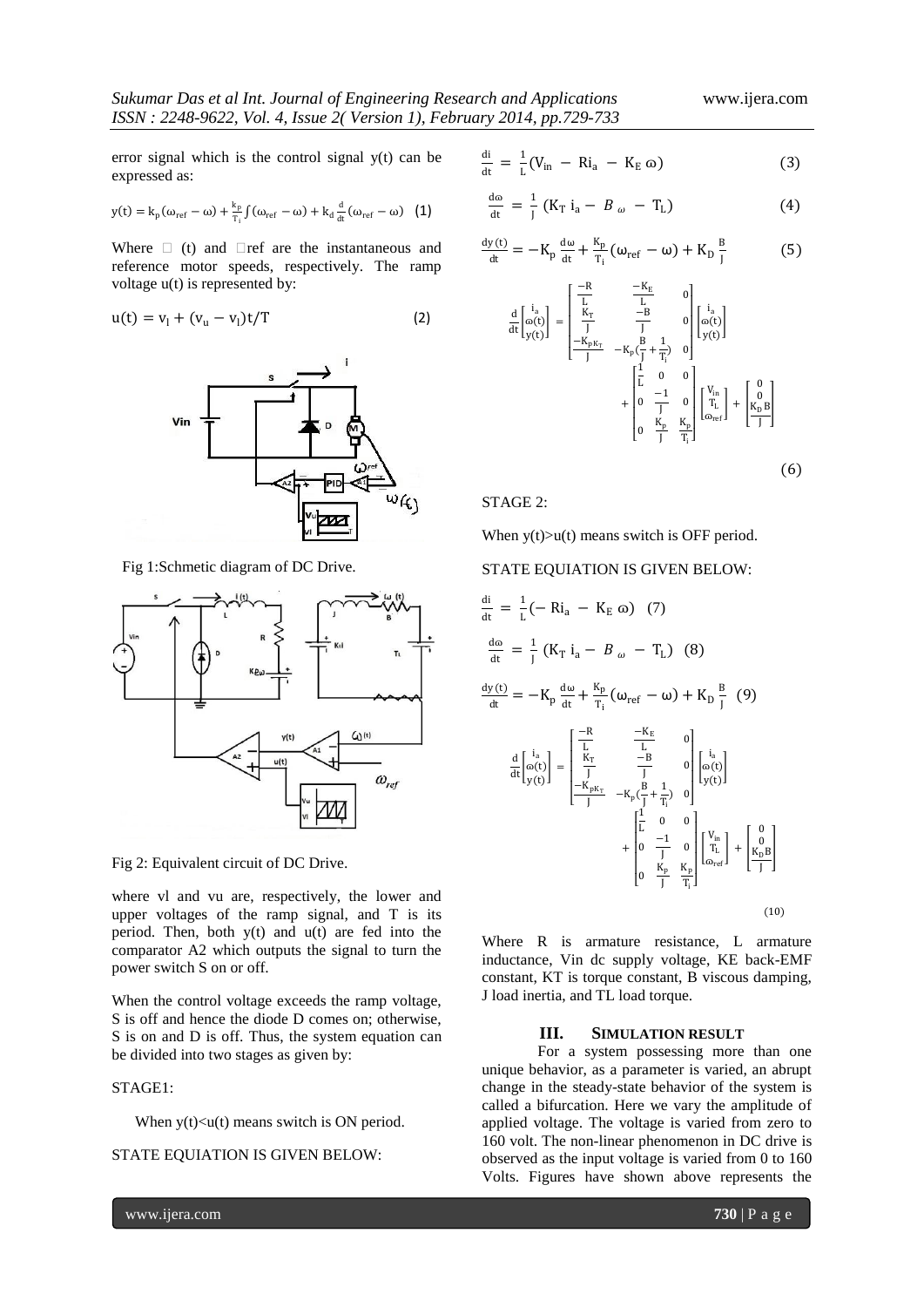speed waveforms and the corresponding phaseportraits, at various periodic-speed operations, namely the period-1, period-2 and period-5 operations. The non-linear behaviors of the dc drive simulation study were carried out in MATLAB/SIMULINK environment. The rated parameters of the DC drive were: B=0.0000068 Nm/rad/sec, J=0.00035 Nms<sup>2</sup>,  $K_{E=0.215}$ ,  $K_{T=0.215}$ ,  $R_{a=5}$ Ω,  $L_{a=0.0227}$  H, $T_{L=0.21}$  Nm,  $W_{ref}=100$  rad/s,  $v_u$ =2.2,  $v_l$ =0,  $K_p$ =0.220,  $T_p$ =0.920,  $T_i$ =0.230, using this parameter value the results shows time and phase plotting with different input voltage.



Fig 3(a):Speed waveform (period one)for 6o volts.



Fig 3(b):current waveform(period one)for 60 volts.



Fig 3(c):speed vs armature current for 60 volts.



Fig 4(a):speed waveform (period two)for 90 volts.



Fig 4(b):current waveform(period two)for 90 volts.



Fig4(c):speed vs armature current for 90 volts.



Fig5(a):speed waveform (period five)for 100 volts.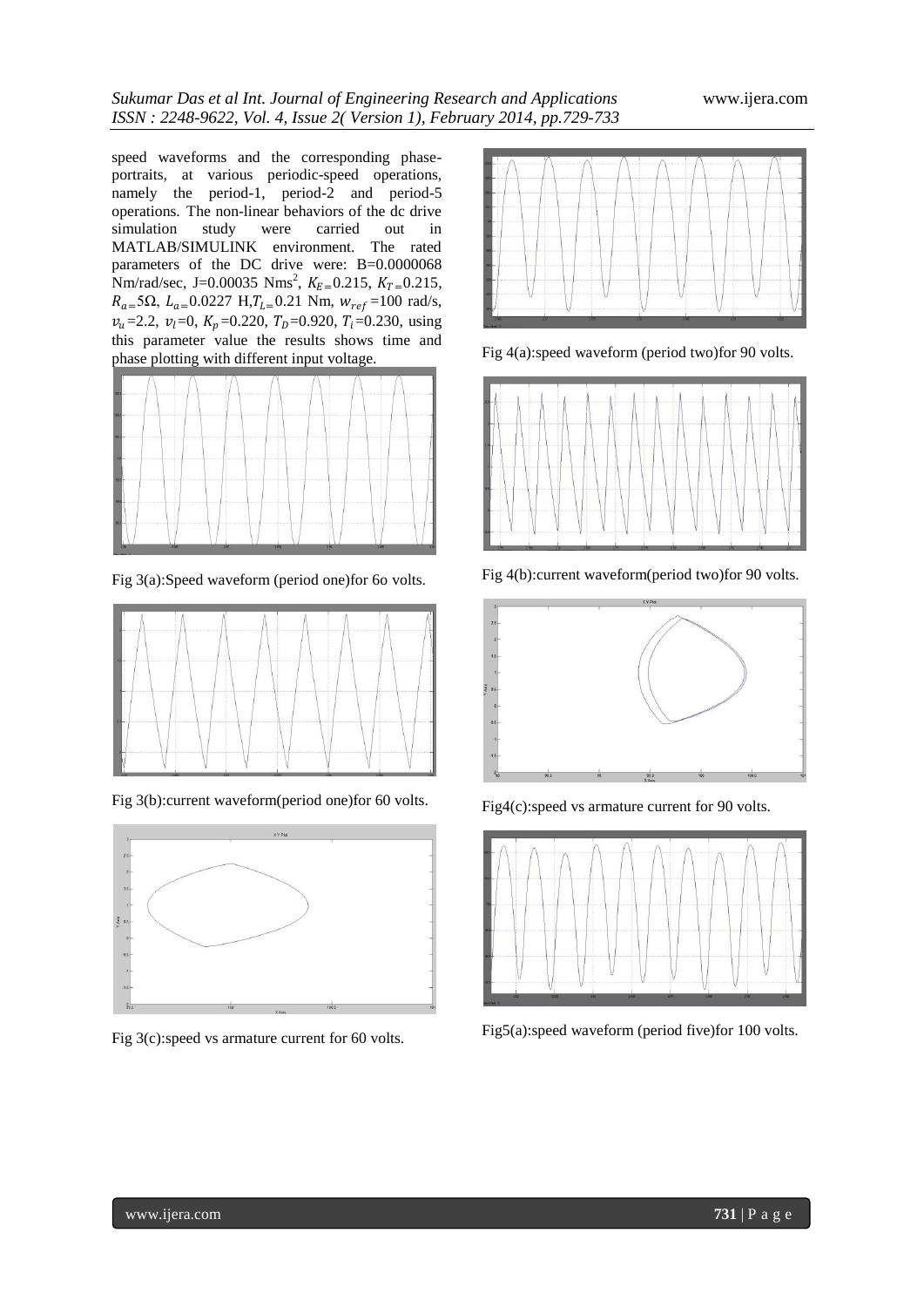

Fig5(a):armature current(period five)for 100 volts.



Fig5(c):speed vs armature current for 100 volts.



Fig6(a):Chaos speed for 105 volts.



Fig 6(b):Chaos current for 105 volts.



Fig 6(c):speed vs current for 105 volts.

## **IV. CONCLUSION**

The non-linear phenomenon in Voltage mode controlled DC drive using PID controller are observed as the input voltages varied from 60 to 105 Volts. Figures have shown above represents the speed waveforms and the corresponding phaseportraits, at various periodic-speed operations, namely the period-1, period-2 and period-5 operations. Also the voltage 105 volts the speed and current response has unbounded periodicity, shown in phase portrait. Proposed approaches is the corresponding bifurcation analysis and also nonlinear dynamics study of other converter fed dc drive

#### **REFERENCES**

- [1] J.H. Chen, K.T. Chau and C.C. Chan*, Analysis of chaos in current mode controlled dc drive systems,* IEEE Transactions on Industrial Electronics*, vol 47, pp. 67-76, 2000*.
- [2] K.T. Chau and J.H. Chen, *Modeling, analysis and experimentation of chaos in a switched reluctance drive system*, IEEE Transactions on Circuits and Systems - I, *vol. 50, pp. 712-716, 2003.*
- [3] Y. Gao and K.T. Chau, *Design of permanent magnets to avoid chaos in PM synchronous machines*, IEEE Transactions on Magnetics, *vol. 39, no. 5,pp. 2995-2998, 2003.*
- [4] Gao, Y; Chau, KT; Ye, S *A novel chaoticspeed single-phase induction motor drive for cooling fans,* The 40th I A S Annual Meeting IndustryApplications Conference Record, Hong Kong, China*, 2-6 October 2005, v. 2, p. 1337-1341*.
- [5] Krzysztof MakowskI, Marcin J. Wilk, Wroclaw University of Technology, Institute of Electrical Machines, Drives and Measurements *Determination of dynamic characteristics of the single-phase capacitor induction motor Przegland Elektrotechniczny (Electrical Review)*, *ISSN 0033-2097, R.87 NR5/2011*
- [6] *Dynamic simulation of electric machinery usingMATLAB/SIMULINK* by Chee-Mun Ong. Prentice Hall PTR 1998, *ISBN 0-13- 723785-5*
- [7] *Analysis of Electric Machinery and Drives Systems* by Paul C. Krause, Oleg Wasynczuk and Scott D. Sudhoff. Second (IEEE Press Series on Power Engineering) 05-Mar-2002
- [8] SIMULINK*, Model-based and system-based design, using Simulink, MathWorks Inc*., Natick, MA*, 2000..*
- [9] *SimPowerSystems for use with Simulink, user's guide, MathWorks Inc*., Natick, MA, *2002.*